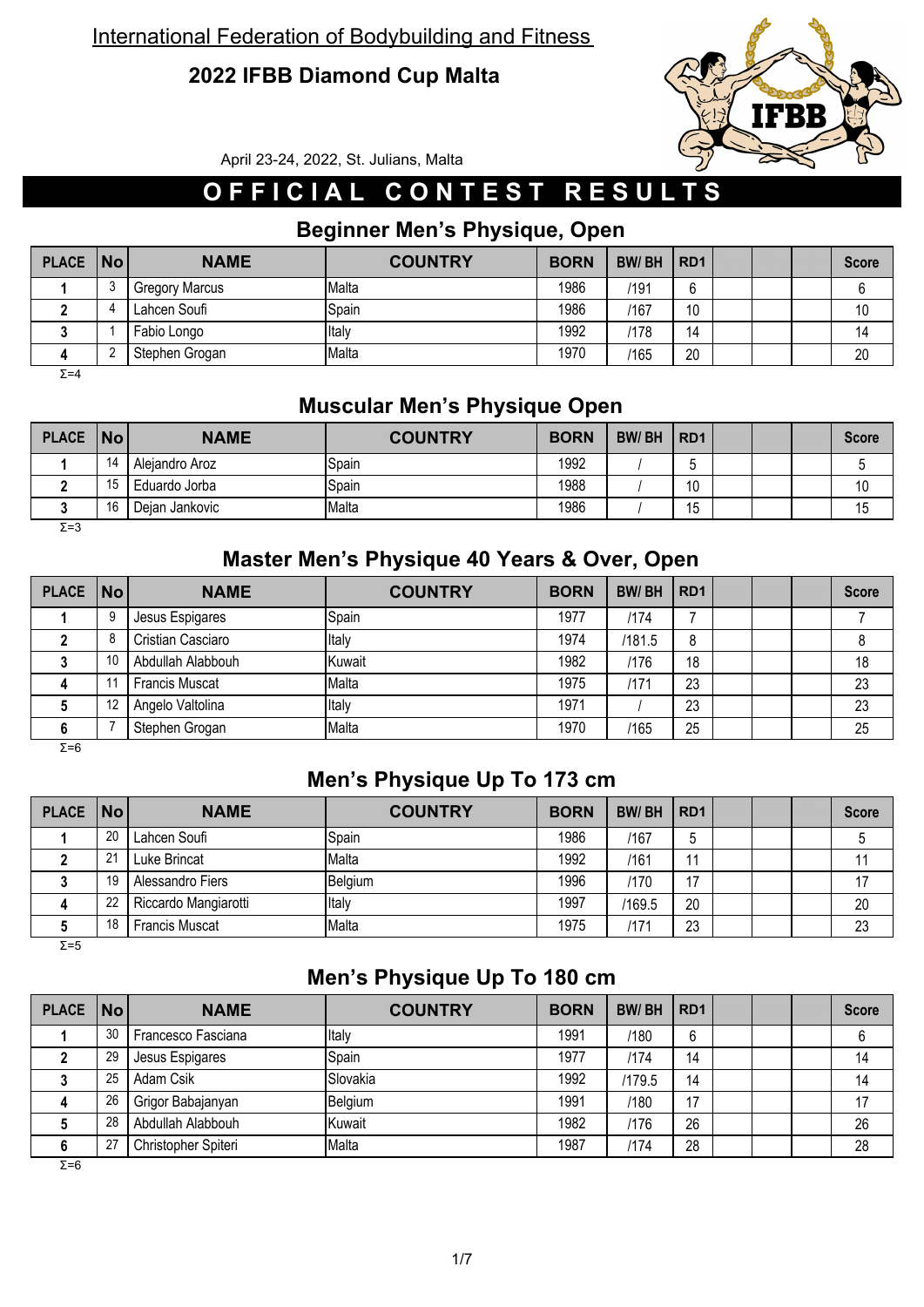#### **Men's Physique Over 180 cm**

| PLACE   No |    | <b>NAME</b>           | <b>COUNTRY</b> | <b>BORN</b> | <b>BW/BH</b> | RD <sub>1</sub> |  | <b>Score</b> |
|------------|----|-----------------------|----------------|-------------|--------------|-----------------|--|--------------|
|            | 38 | Carlos Hernandez      | Spain          | 1994        | /180.5       | 6               |  |              |
|            | 37 | <b>Gregory Marcus</b> | Malta          | 1986        | /191         |                 |  |              |
|            | 35 | Joel Vinas            | Spain          | 1987        | /182         | 17              |  | 17           |
| 4          | 33 | Lazam Abras           | Malta          | 1987        | /187         | 17              |  | 17           |
|            | 36 | Ryan Delia            | Malta          | 1990        | /183.5       | 26              |  | 26           |
| 6          | 34 | Maurizio Marongiu     | Italy          | 1986        | /181         | 27              |  | 27           |
| $\sim -c$  |    |                       |                |             |              |                 |  |              |

Σ=6

#### **Men's Physique Overall**

| <b>PLACE</b> | $\overline{\mathsf{No}}$ | <b>NAME</b>        | <b>COUNTRY</b> | <b>BORN</b> | <b>BW/BH</b> | RD <sub>1</sub> |  | <b>Score</b> |
|--------------|--------------------------|--------------------|----------------|-------------|--------------|-----------------|--|--------------|
|              | 38                       | Carlos Hernandez   | Spain          | 1994        | /180.5       |                 |  |              |
|              | 30                       | Francesco Fasciana | Italy          | 1991        | /180         | o               |  |              |
|              | 20                       | Lahcen Soufi       | Spain          | 1986        | /167         | . .<br>ֿ<br>ں ا |  | 15           |

 $Σ=3$ 

### **Master Men's Classic Bodybuilding 40 Years & Over, Open**

| <b>PLACE</b> | <b>No</b> | <b>NAME</b>       | <b>COUNTRY</b>   | <b>BORN</b> | <b>BW/BH</b>   | <b>IRD1xL</b> | RD <sub>2</sub> |  | <b>Score</b> |
|--------------|-----------|-------------------|------------------|-------------|----------------|---------------|-----------------|--|--------------|
|              |           | Antonio Primiceri | Italy            | 1978        | 76.9/173       | 10            |                 |  | ٥١           |
|              | 42        | Jesper Espensen   | <b>IFBB</b> Flag | 1969        | 91<br>.4/182.5 | 20            | 10              |  | 30           |

Σ=2

### **Men's Classic Bodybuilding, Open**

| <b>PLACE</b> | $\overline{\mathsf{No}}$ | <b>NAME</b>      | <b>COUNTRY</b> | <b>BORN</b> | <b>BW/BH</b> | $RDAx$ $RD2$ |    |  | <b>Score</b> |
|--------------|--------------------------|------------------|----------------|-------------|--------------|--------------|----|--|--------------|
|              | 45                       | Matej Kristin    | Slovakia       | 1992        | 96.3/190     | 10           |    |  | 15           |
|              | 48                       | Mohamed Salame   | Spain          | 1985        | 90.5/182     | 20           | 10 |  | 30           |
|              | 46                       | Denis Petrovic   | Austria        | 1993        | 86.7/183     | 30           | 15 |  | 45           |
| 4            | 47                       | Miquel Rodriguez | Spain          | 1991        | 83.4/177     | 40           | 20 |  | 60           |

 $Σ=4$ 

#### **Men's Classic Physique Open**

| <b>PLACE</b> | No | <b>NAME</b>    | <b>COUNTRY</b>        | <b>BORN</b> | <b>BW/BH</b> |    | $\overline{R}$ $\overline{R}$ $\overline{R}$ $\overline{R}$ $\overline{R}$ $\overline{R}$ $\overline{R}$ $\overline{R}$ $\overline{R}$ $\overline{R}$ $\overline{R}$ $\overline{R}$ $\overline{R}$ $\overline{R}$ $\overline{R}$ $\overline{R}$ $\overline{R}$ $\overline{R}$ $\overline{R}$ $\overline{R}$ $\overline{R}$ $\overline{R}$ $\overline{R}$ $\overline{R}$ $\overline{$ |  | <b>Score</b> |
|--------------|----|----------------|-----------------------|-------------|--------------|----|--------------------------------------------------------------------------------------------------------------------------------------------------------------------------------------------------------------------------------------------------------------------------------------------------------------------------------------------------------------------------------------|--|--------------|
|              | 51 | Matej Kristin  | Slovakia              | 1992        | 96.3/190     | 14 |                                                                                                                                                                                                                                                                                                                                                                                      |  | 21           |
|              | 52 | Ali Mohamad    | <b>IFBB Flag</b>      | 1985        | 84.9/175.5   | 16 | 8                                                                                                                                                                                                                                                                                                                                                                                    |  | 24           |
|              | 55 | Jiri Smelhaus  | <b>Czech Republic</b> | 1996        | 101.7/191    | 36 | 20                                                                                                                                                                                                                                                                                                                                                                                   |  | 56           |
| 4            | 56 | Denis Petrovic | Austria               | 1993        | 86.7/183     | 44 | 22                                                                                                                                                                                                                                                                                                                                                                                   |  | 66           |
|              | 57 | Denis Lennartz | Germany               | 1997        | 96.3/183.5   | 46 | 21                                                                                                                                                                                                                                                                                                                                                                                   |  | 67           |
| 6            | 53 | Fulvio Comoli  | Italy                 | 1975        | 90.9/180     | 56 | 27                                                                                                                                                                                                                                                                                                                                                                                   |  | 83           |

Σ=6

# **Beginner Men's Bodybuilding, Open**

| <b>PLACE</b> | <b>No</b> | <b>NAME</b>           | <b>COUNTRY</b> | <b>BORN</b> | <b>BW/BH</b> | $RDAx$ $RD2$ |    |  | <b>Score</b> |
|--------------|-----------|-----------------------|----------------|-------------|--------------|--------------|----|--|--------------|
|              | 60        | <b>Mohamed Salame</b> | Spain          | 1985        | 90.5/        | 10           | C  |  | 15           |
|              | 61        | Carl Muscat           | <b>Malta</b>   | 1992        | 79.8/        | 20           | 10 |  | 30           |
|              | 62        | Jean-Paul Farrugia    | Malta          | 1993        | 90/          | 30           | 15 |  | 45           |
| $\Sigma = 3$ |           |                       |                |             |              |              |    |  |              |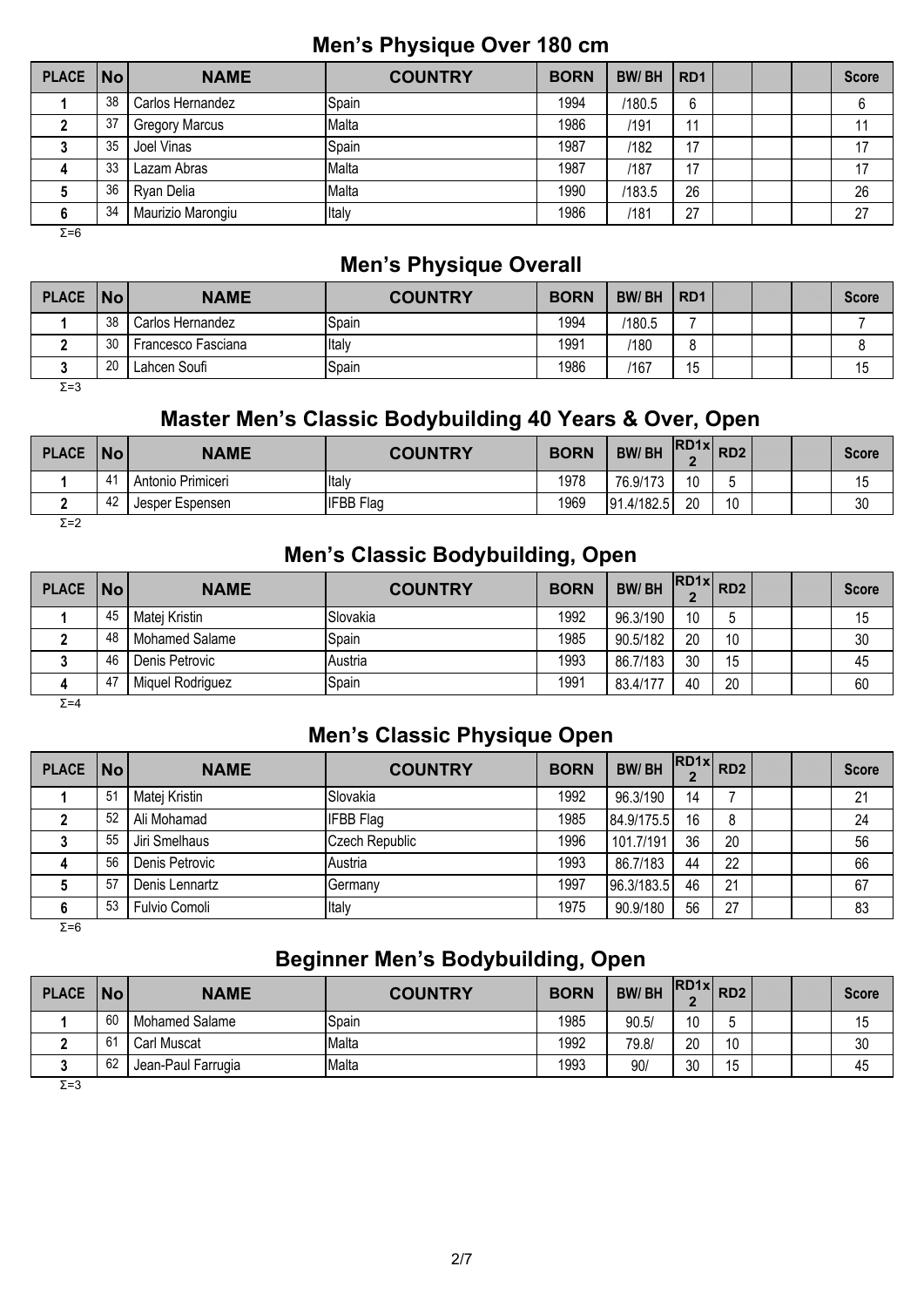#### **Master Men's Bodybuilding 40-49 Years Open**

| PLACE   No |    | <b>NAME</b>    | <b>COUNTRY</b> | <b>BORN</b> | <b>BW/BH</b> | $RDAx$ $RD2$ |    |  | <b>Score</b> |
|------------|----|----------------|----------------|-------------|--------------|--------------|----|--|--------------|
|            | 66 | Johan Florus   | Belgium        | 1973        |              | 16           |    |  | 23           |
|            | 64 | Carlos Caruana | Malta          | 1977        | 79.8/        | 16           | a  |  | 25           |
|            | 67 | Fulvio Comoli  | Italy          | 1975        | 90.9/180     | 28           | 14 |  | 42           |
|            | 65 | Alfonso Licata | Italy          | 1981        | 85           | 40           | 20 |  | 60           |

 $Σ=4$ 

### **Master Men's Bodybuilding 50 Years & Over, Open**

| <b>PLACE</b>  | No | <b>NAME</b>      | <b>COUNTRY</b>   | <b>BORN</b> | <b>BW/BH</b>    |    | $R$ D1x $R$ D2      |  | <b>Score</b> |
|---------------|----|------------------|------------------|-------------|-----------------|----|---------------------|--|--------------|
|               | 70 | Alberto Spezzani | Italy            | 1966        |                 | 10 |                     |  | ٥١           |
|               | 70 | Jesper Espensen  | <b>IFBB Flag</b> | 1969        | .4/182.5<br>191 | 20 | $10^{\circ}$<br>. U |  | 30           |
| $\sim$ $\sim$ |    |                  |                  |             |                 |    |                     |  |              |

Σ=2

### **Master Men's Bodybuilding Overall**

| <b>PLACE</b> | No                       | <b>NAME</b>      | <b>COUNTRY</b> | <b>BORN</b> | <b>BW/BH</b> | RD <sub>1</sub> |  | <b>Score</b> |
|--------------|--------------------------|------------------|----------------|-------------|--------------|-----------------|--|--------------|
|              | 66                       | Johan Florus     | Belgium        | 1973        |              | ັ               |  |              |
|              | $\overline{\phantom{a}}$ | Alberto Spezzani | Italy          | 1966        |              | 10              |  | 10           |
| $\Sigma = 2$ |                          |                  |                |             |              |                 |  |              |

# **Men's Bodybuilding Up To 85 kg**

| <b>PLACE</b> | No | <b>NAME</b>         | <b>COUNTRY</b>   | <b>BORN</b> | <b>BW/BH</b> | $\cdot$ $ RD1x $ $RD2$ |    |  | <b>Score</b> |
|--------------|----|---------------------|------------------|-------------|--------------|------------------------|----|--|--------------|
|              | 79 | Ali Mohamad         | <b>IFBB</b> Flag | 1985        | 84.9/175.5   | 10                     | 5  |  | 15           |
|              | 81 | Carlos Caruana      | Malta            | 1977        | 79.8/        | 22                     | 11 |  | 33           |
|              | 78 | Diego Olivieri      | Italy            | 1975        | 82.9/        | 30                     | 15 |  | 45           |
| 4            | 75 | Alejandro Sarmiento | Spain            | 1998        | 79.3/        | 38                     | 19 |  | 57           |
|              | 77 | <b>Carl Muscat</b>  | Malta            | 1992        | 79.8/        | 52                     | 25 |  | 77           |
| 6            | 76 | Alfonso Licata      | Italy            | 1981        | 85/          | 58                     | 30 |  | 88           |
|              | 80 | Samuel Borg         | Malta            | 1995        | 85/          | 70                     | 35 |  | 105          |

 $Σ=7$ 

# **Men's Bodybuilding Up To 95 kg**

| <b>PLACE</b> | No | <b>NAME</b>       | <b>COUNTRY</b> | <b>BORN</b> | <b>BW/BH</b> | $\left  \text{RD1x} \right $ RD2 |    |  | <b>Score</b> |
|--------------|----|-------------------|----------------|-------------|--------------|----------------------------------|----|--|--------------|
|              | 84 | Giulio Albi       | Italy          | 1995        | 92.7/        | 10                               |    |  | 15           |
|              | 86 | Dmitry Paraskevov | Cyprus         | 1987        | 89/          | 26                               | 13 |  | 39           |
|              | 87 | Seppe Op De Beeck | Belgium        | 1991        | 95/          | 26                               | 14 |  | 40           |
| 4            | 54 | Gernot Kobermann  | Austria        | 1987        | 93.4/183     | 38                               | 20 |  | 58           |
|              | 85 | Kurt Frendo       | Malta          | 1983        | 88/          | 50                               | 25 |  | 75           |

 $\overline{Σ}$ =5

# **Men's Bodybuilding Over 95 kg**

| PLACE No |     | <b>NAME</b>        | <b>COUNTRY</b> | <b>BORN</b> | <b>BW/BH</b> | $RDAx$ $RD2$ |    |  | <b>Score</b> |
|----------|-----|--------------------|----------------|-------------|--------------|--------------|----|--|--------------|
|          | 90  | Mathias Lampe      | Belgium        | 1994        | 102.2/       | 10           |    |  | 15           |
|          | 92  | Rene Blahovsky     | Czech Republic | 1997        | 100/         | 26           | 12 |  | 38           |
|          | -91 | Manuel Greifenberg | Italy          | 1985        | 102/         | 26           | 12 |  | 39           |
| 4        | 93  | Denis Lennartz     | Germany        | 1997        | 96.3/183.5   | 36           | 19 |  | 55           |

Σ=4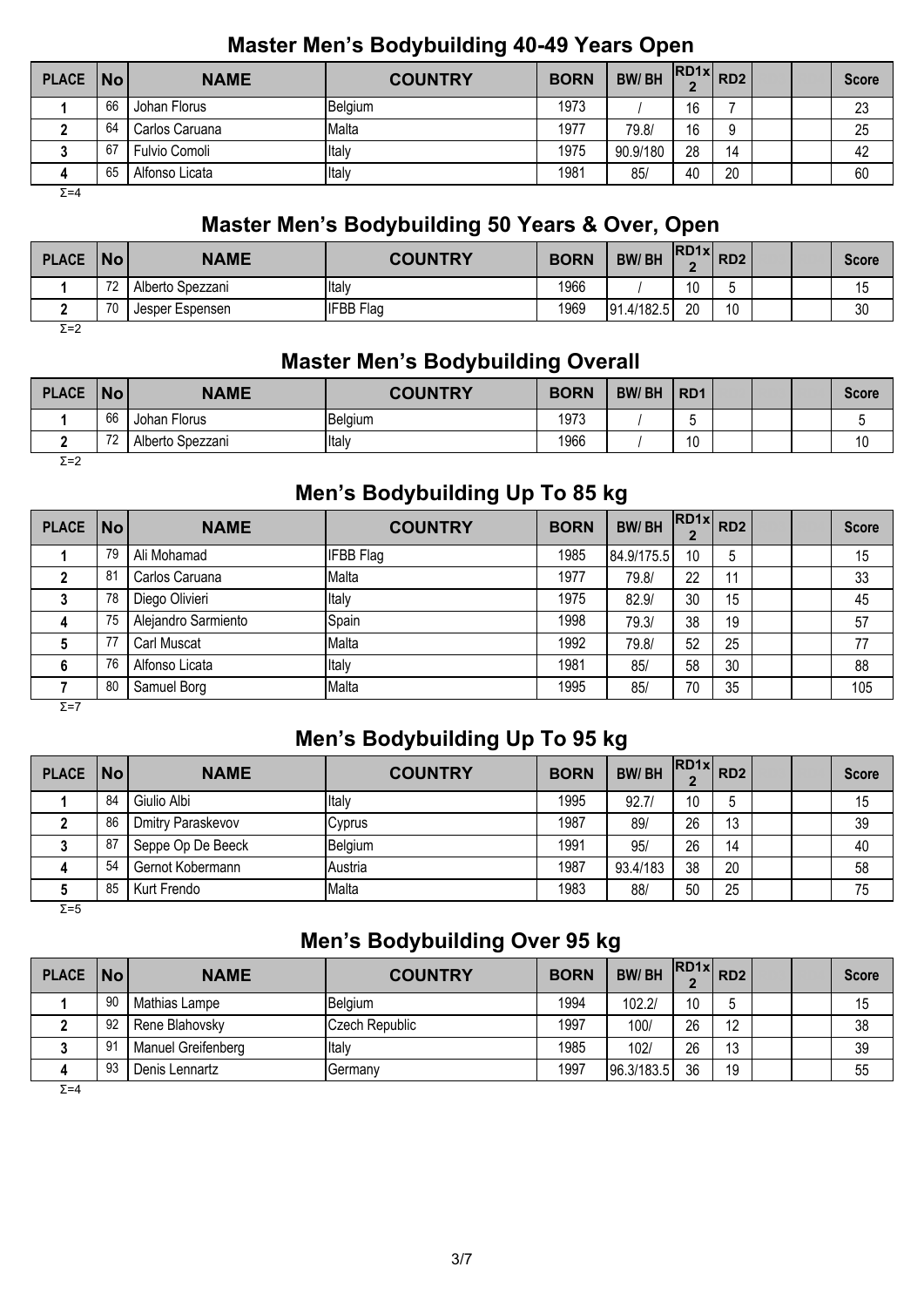### **Men's Bodybuilding Overall**

| PLACE   No |    | <b>NAME</b>   | <b>COUNTRY</b>   | <b>BORN</b> | <b>BW/BH</b> | RD <sub>1</sub> |  | <b>Score</b> |
|------------|----|---------------|------------------|-------------|--------------|-----------------|--|--------------|
|            | 84 | Giulio Albi   | Italy            | 1995        | 92.7         | $\sim$<br>L     |  |              |
|            | 90 | Mathias Lampe | Belgium          | 1994        | 102.27       | a               |  |              |
|            | 79 | Ali Mohamad   | <b>IFBB</b> Flag | 1985        | 84.9/175.5   | 15              |  | 15           |

 $\overline{Σ}$ =3

#### **Women's Fit- Model Open**

| PLACE   No |                 | <b>NAME</b>        | <b>COUNTRY</b>  | <b>BORN</b> | <b>BW/BH</b> | RD1 RD2 |    |  | <b>Score</b> |
|------------|-----------------|--------------------|-----------------|-------------|--------------|---------|----|--|--------------|
|            | 104             | Olga Sibanova      | <b>IEstonia</b> | 1986        |              |         |    |  | 18           |
|            | 103             | Adina Ivascu       | <b>IRomania</b> | 1981        |              |         |    |  | 19           |
|            | 100             | Julia Macijevskaja | Malta           | 1992        |              | 14      | 14 |  | 28           |
|            | 102             | Emilia Hristova    | Bulgaria        | 1981        |              | 19      | 18 |  | 37           |
|            | 10 <sup>1</sup> | Annika Elbre       | <b>IEstonia</b> | 1982        |              | 25      | 25 |  | 50           |

Σ=5

### **Fit- Pairs**

| PLACE   No |      | <b>NAME</b>                             | <b>COUNTRY</b> | <b>BORN</b> | <b>BW/BH</b> | RD <sub>1</sub> |  | <b>Score</b> |
|------------|------|-----------------------------------------|----------------|-------------|--------------|-----------------|--|--------------|
|            | - 97 | Nadia Cainelli - Francesco<br>IFasciana | Italy          |             |              |                 |  |              |
|            | 96   | Emilia Hristova - Cristian<br>Casciaro  | Bulgaria       |             |              | 10              |  | 10           |

Σ=2

# **Beginner Women's Bikini, Open**

| <b>PLACE</b> | $\overline{\mathsf{No}}$ | <b>NAME</b>         | <b>COUNTRY</b> | <b>BORN</b> | <b>BW/BH</b> | RD <sub>1</sub> |  | <b>Score</b> |
|--------------|--------------------------|---------------------|----------------|-------------|--------------|-----------------|--|--------------|
|              | 109                      | Neli Stoyanova      | Bulgaria       | 2001        | /158         | b               |  |              |
|              | 107                      | Natalia Krivosheeva | Malta          | 1985        | /167         | 13              |  | 13           |
|              | 108                      | Iulia Cadar         | Romania        | 1997        | /161         | 17              |  | 17           |
|              | 113                      | Julia Macijevskaja  | Malta          | 1992        | /161         | 21              |  | 21           |
|              | 110                      | Orlette Tabone      | Malta          | 1995        | /154         | 22              |  | 22           |
|              | 111                      | Michela Bambini     | Italy          | 1989        | /173         | 29              |  | 29           |
|              | 112                      | Rebecca Park        | Malta          | 1983        | /167.5       | 35              |  | 35           |

Σ=7

#### **Junior Women's Bikini 16-23 Years, Open**

| <b>PLACE</b> | No             | <b>NAME</b>          | <b>COUNTRY</b> | <b>BORN</b> | <b>BW/BH</b> | R <sub>D</sub> 1 |  | <b>Score</b> |
|--------------|----------------|----------------------|----------------|-------------|--------------|------------------|--|--------------|
|              | 116            | Neli Stoyanova       | Bulgaria       | 2001        | /158         |                  |  |              |
|              | $\overline{A}$ | Dorine De Spiegeleer | Belgium        | 1999        | /165         | 10               |  | 10           |
| Σ=2          |                |                      |                |             |              |                  |  |              |

### **Master Women's Bikini 35-39 Years, Open**

| <b>PLACE</b> | $\vert$ No $\vert$ | <b>NAME</b>         | <b>COUNTRY</b> | <b>BORN</b> | <b>BW/BH</b> | RD <sub>1</sub> |  | <b>Score</b> |
|--------------|--------------------|---------------------|----------------|-------------|--------------|-----------------|--|--------------|
|              | 124                | Elena Passaretti    | Italy          | 1985        | /161         | b               |  |              |
|              | 125                | Natalia Krivosheeva | Malta          | 1985        | /167         |                 |  |              |
|              | 121                | Carolina Gonzalez   | Spain          | 1985        | /172         | 17              |  | 17           |
| 4            | 122                | Ralitsa Lozanova    | Spain          | 1983        | /151         | 17              |  | 17           |
|              | 123                | Zoey Hughes         | United Kingdom | 1984        | /166.5       | 24              |  | 24           |
|              | 120                | Rebecca Park        | Malta          | 1983        | /167.5       | 30              |  | 30           |

 $\overline{Σ}$ =6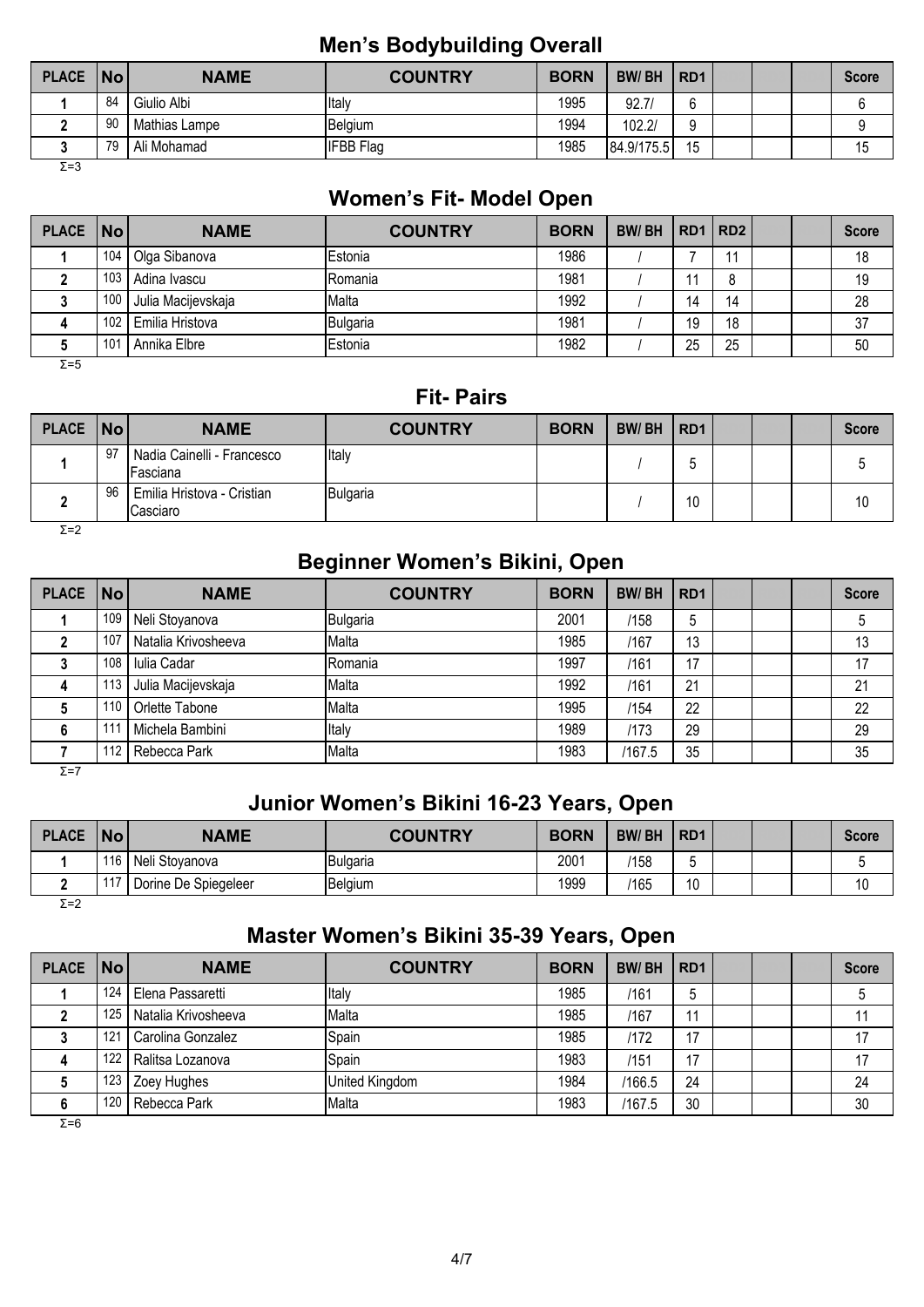#### **Master Women's Bikini 40 Years & Over, Open**

| PLACE   No |                 | <b>NAME</b>        | <b>COUNTRY</b> | <b>BORN</b> | <b>BW/BH</b> | R <sub>D</sub> 1 |  | <b>Score</b> |
|------------|-----------------|--------------------|----------------|-------------|--------------|------------------|--|--------------|
|            | 130             | Liliana Migliaccio | Italy          | 1979        | /168         |                  |  |              |
|            | 128             | Kamila Pardamcova  | Spain          | 1977        | /154         | 8                |  |              |
|            | 129             | Oksana Kruchkova   | Italy          | 1977        | /162.5       | 15               |  | 15           |
| 4          | 13 <sup>7</sup> | Eliana de Micheli  | Italy          | 1975        | /158.5       | 20               |  | 20           |
|            | 132             | Romina Demanuele   | Malta          | 1973        | /163         | 25               |  | 25           |
| Σ=5        |                 |                    |                |             |              |                  |  |              |

#### **Master Women's Bikini Overall**

| <b>PLACE</b> | <b>No</b> | <b>NAME</b>        | <b>COUNTRY</b> | <b>BORN</b> | <b>BW/BH</b> | RD <sub>1</sub> |  | <b>Score</b> |
|--------------|-----------|--------------------|----------------|-------------|--------------|-----------------|--|--------------|
|              | 130       | Liliana Migliaccio | Italy          | 1979        | /168         |                 |  |              |
|              | 124       | Elena Passaretti   | ltaly          | 1985        | /161         |                 |  |              |

Σ=2

# **Women's Bikini Up To 160 cm**

| <b>PLACE</b> | <b>No</b> | <b>NAME</b>       | <b>COUNTRY</b> | <b>BORN</b> | <b>BW/BH</b> | RD1   RD2 |    |  | <b>Score</b> |
|--------------|-----------|-------------------|----------------|-------------|--------------|-----------|----|--|--------------|
|              | 139       | Neli Stoyanova    | Bulgaria       | 2001        | /158         | 6         | 8  |  | 8            |
|              | 138       | Amelie Trisson    | <b>IFrance</b> | 1996        | /152         | 11        | 9  |  | 9            |
| 3            | 141       | Falon Vargas      | Italy          | 1990        | /158         | 13        | 13 |  | 13           |
| 4            | 137       | Kamila Pardamcova | Spain          | 1977        | /154         | 22        | 22 |  | 22           |
| 5            | 140       | Aurelie Pelatan   | <b>IFrance</b> | 1992        | /157         | 23        | 23 |  | 23           |
| 6            | 135       | Camille Lebras    | France         | 1989        | /160         | 31        | 30 |  | 30           |
|              | 143       | Natalia Tovar     | Spain          | 1993        | /157         | 38        |    |  |              |
| 8            | 142       | Ralitsa Lozanova  | Spain          | 1983        | /151         | 38        |    |  |              |
| 9            | 136       | Orlette Tabone    | Malta          | 1995        | /154         | 41        |    |  |              |
| $\Sigma = 9$ |           |                   |                |             |              |           |    |  |              |

# **Women's Bikini Up To 164 cm**

| PLACE   No |     | <b>NAME</b>        | <b>COUNTRY</b> | <b>BORN</b> | <b>BW/BH</b> | R <sub>D</sub> 1 |  | <b>Score</b> |
|------------|-----|--------------------|----------------|-------------|--------------|------------------|--|--------------|
|            | 151 | Julia Dru          | France         | 1997        | /161         |                  |  |              |
|            | 149 | Elena Passaretti   | Italy          | 1985        | /161         | 9                |  |              |
|            | 148 | Iulia Cadar        | Romania        | 1997        | /161         | 18               |  | 18           |
| 4          | 150 | Andrea Santruckova | Czech Republic | 1992        | /163         | 20               |  | 20           |
|            | 146 | Kelsey Coleiro     | Malta          | 1993        | /161         | 21               |  | 21           |
|            | 147 | Julia Macijevskaja | Malta          | 1992        | /161         | 28               |  | 28           |

#### $\overline{Σ=6}$

# **Women's Bikini Up To 169 cm**

| PLACE No     |     | <b>NAME</b>          | <b>COUNTRY</b> | <b>BORN</b> | <b>BW/BH</b> | RD <sub>1</sub> | RD <sub>2</sub> |  | <b>Score</b> |
|--------------|-----|----------------------|----------------|-------------|--------------|-----------------|-----------------|--|--------------|
|              | 160 | Nadia Cainelli       | Italy          | 1991        | /166         | 5               | 5               |  | 5            |
|              | 161 | Lisa Maus            | Germany        | 1997        | /168         | 13              | 11              |  | 11           |
| 3            | 155 | Marta Lucas          | Spain          | 1992        | /167         | 12              | 14              |  | 14           |
| 4            | 159 | Liliana Migliaccio   | Italy          | 1979        | /168         | 20              | 21              |  | 21           |
| 5            | 156 | Dorine De Spiegeleer | Belgium        | 1999        | /165         | 27              | 26              |  | 26           |
| 6            | 158 | Natalia Krivosheeva  | Malta          | 1985        | /167         | 28              | 29              |  | 29           |
|              | 154 | Zoey Hughes          | United Kingdom | 1984        | /166.5       | 35              |                 |  |              |
| 8            | 157 | Rebecca Park         | Malta          | 1983        | /167.5       | 40              |                 |  |              |
| $\Sigma = 8$ |     |                      |                |             |              |                 |                 |  |              |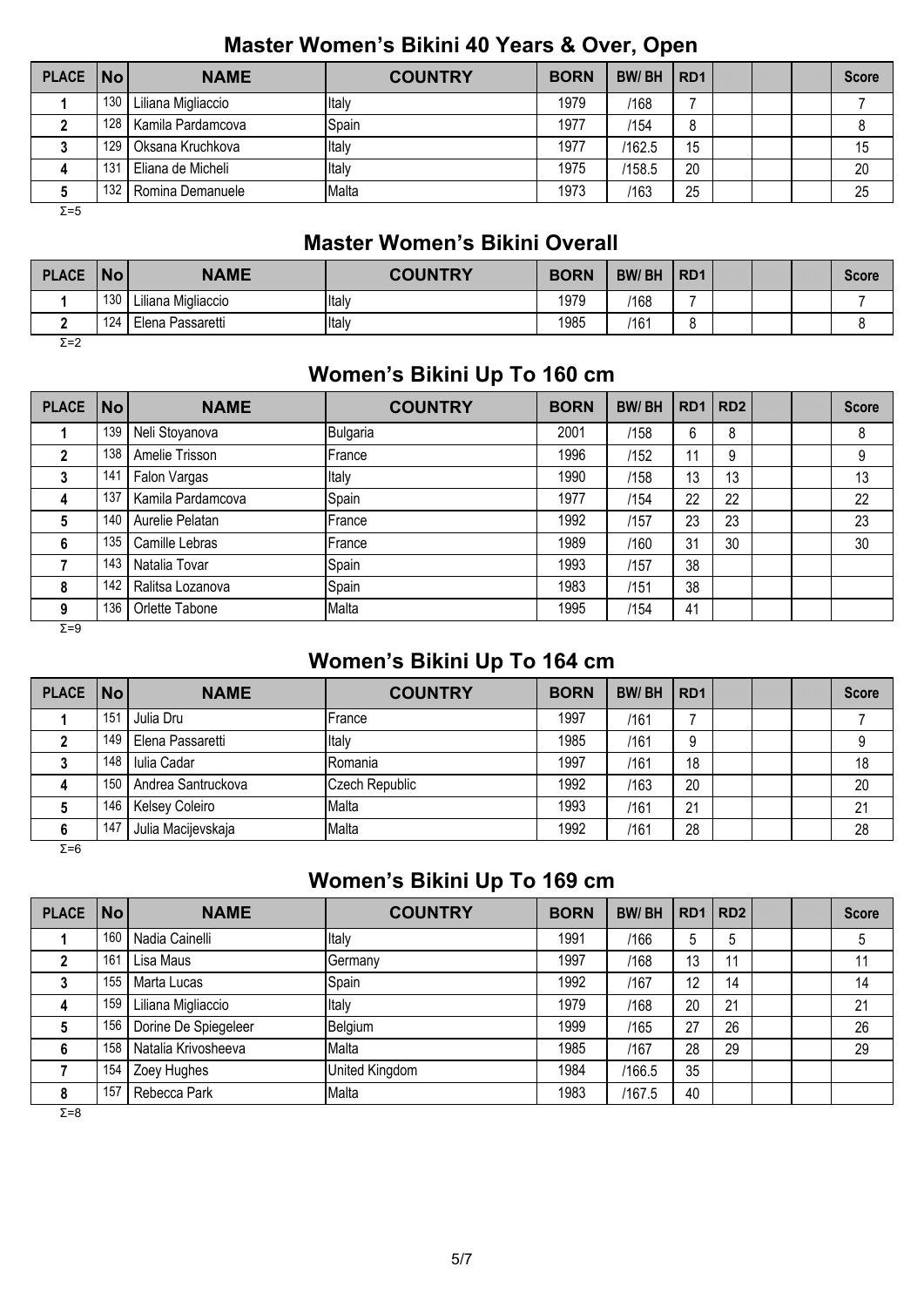#### **Women's Bikini Over 169 cm**

| PLACE   No |     | <b>NAME</b>       | <b>COUNTRY</b> | <b>BORN</b> | <b>BW/BH</b> | RD <sub>1</sub> |  | <b>Score</b> |
|------------|-----|-------------------|----------------|-------------|--------------|-----------------|--|--------------|
|            | 168 | Fiona Van Hoorn   | Netherlands    | 1994        | /175         | 9               |  |              |
|            | 167 | Justina Kacinske  | Ireland        | 1990        | /170.5       | 9               |  |              |
|            | 169 | Ioana Crisan      | Romania        | 1991        | /171.5       | 12              |  | 12           |
| 4          | 165 | Jade Henot        | France         | 1998        | /173         | 22              |  | 22           |
|            | 166 | Carolina Gonzalez | Spain          | 1985        | /172         | 23              |  | 23           |
| 6          | 164 | Simona Bila       | Spain          | 1993        | /176         | 30              |  | 30           |
| $S-T$      |     |                   |                |             |              |                 |  |              |

Σ=6

### **Women's Bikini Overall**

| <b>PLACE</b> | $\overline{\mathsf{No}}$ | <b>NAME</b>     | <b>COUNTRY</b>  | <b>BORN</b> | <b>BW/BH</b> | RD <sub>1</sub> |  | <b>Score</b> |
|--------------|--------------------------|-----------------|-----------------|-------------|--------------|-----------------|--|--------------|
|              | 139                      | Neli Stovanova  | <b>Bulgaria</b> | 2001        | /158         | 6               |  |              |
|              | 160                      | Nadia Cainelli  | Italy           | 1991        | /166         | 11              |  |              |
|              | 151                      | Julia Dru       | France          | 1997        | /161         | 13              |  | 13           |
|              | 168                      | Fiona Van Hoorn | Netherlands     | 1994        | /175         | 19              |  | 19           |
| $\Sigma = 4$ |                          |                 |                 |             |              |                 |  |              |

### **Women's Bodyfitness, Open**

| PLACE No |     | <b>NAME</b>          | <b>COUNTRY</b> | <b>BORN</b> | <b>BW/BH</b> | RD <sub>1</sub> |  | <b>Score</b> |
|----------|-----|----------------------|----------------|-------------|--------------|-----------------|--|--------------|
|          | 181 | Vanesa Del Pino Sosa | Spain          | 1979        | /167.5       | 6               |  |              |
|          | 184 | Monica Ponte         | Spain          | 1986        | /154         | 13              |  | 13           |
|          | 182 | Carla Leo            | Italy          | 1985        | /166.5       | 14              |  | 14           |
| 4        | 180 | Eliza Oprea          | Romania        | 1985        | /168         | 17              |  | 17           |
|          | 183 | Chari Guillen        | Spain          | 1969        | /158         | 25              |  | 25           |

 $\overline{Σ}$ =5

### **Master Women's Bodyfitness 35-39 Years, Open**

| <b>PLACE</b>  | No  | <b>NAME</b>  | <b>COUNTRY</b> | <b>BORN</b> | <b>BW/BH</b> | RD <sub>1</sub> |  | <b>Score</b>                        |
|---------------|-----|--------------|----------------|-------------|--------------|-----------------|--|-------------------------------------|
|               | 172 | Monica Ponte | Spain          | 1986        | /154         |                 |  |                                     |
|               | 174 | Carla Leo    | Italy          | 1985        | 166.5        | 10              |  | $\overline{A}$ $\overline{A}$<br>١U |
|               | 173 | Eliza Oprea  | Romania        | 1985        | /168         | $\Delta$<br>ں ا |  | ١J                                  |
| $\sim$ $\sim$ |     |              |                |             |              |                 |  |                                     |

Σ=3

### **Master Women's Bodyfitness 40 Years & Over, Open**

| <b>PLACE</b> | No               | <b>NAME</b>          | <b>COUNTRY</b> | <b>BORN</b> | <b>BW/BH</b> | R <sub>D</sub> 1 |  | <b>Score</b> |
|--------------|------------------|----------------------|----------------|-------------|--------------|------------------|--|--------------|
|              | 177              | Alessandra Ferrari   | Italy          | 1973        |              |                  |  |              |
|              | 178 <sub>1</sub> | Vanesa Del Pino Sosa | Spain          | 1979        | /167.5       | o                |  |              |
|              | 176              | Chari Guillen        | Spain          | 1969        | /158         | 15               |  | 15           |

 $Σ=3$ 

# **Master Women's Bodyfitness Overall**

| <b>PLACE</b> | <b>No</b> | <b>NAME</b>        | <b>COUNTRY</b> | <b>BORN</b> | <b>BW/BH</b> | RD <sub>1</sub> |  | Score |
|--------------|-----------|--------------------|----------------|-------------|--------------|-----------------|--|-------|
|              | 177       | Alessandra Ferrari | Italy          | 1973        |              |                 |  |       |
|              | 172       | Monica Ponte       | Spain          | 1986        | 1154         | 10              |  | 10    |
| $ -$         |           |                    |                |             |              |                 |  |       |

 $\overline{Σ}$ =2

#### **Women's Wellness Open**

| PLACE   No |       | <b>NAME</b>      | <b>COUNTRY</b> | <b>BORN</b> | <b>BW/BH</b> | RD <sub>1</sub> |  | <b>Score</b> |
|------------|-------|------------------|----------------|-------------|--------------|-----------------|--|--------------|
|            | 187   | Mathilde Tardieu | France         | 1996        |              |                 |  |              |
|            | 190   | Jeanne Kassel    | Germany        | 2000        |              |                 |  |              |
|            | 188 I | Sara Pascual     | Spain          | 1995        |              | 16              |  | 16           |
|            | 189   | Vanva Ivanova    | Malta          | 1999        |              | 18              |  | 18           |

 $Σ=4$